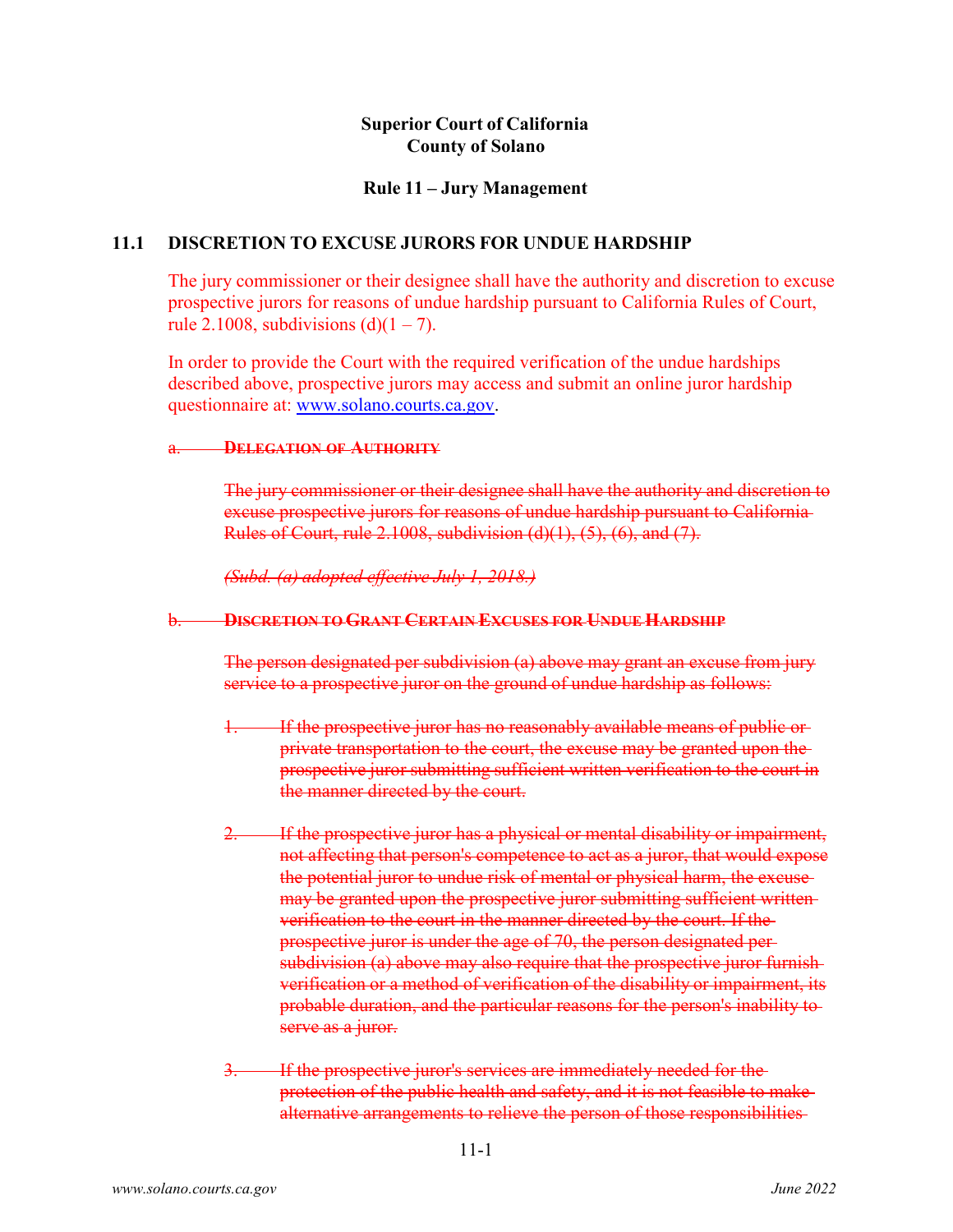# **Superior Court of California County of Solano**

### **Rule 11 – Jury Management**

during the period of service as a juror without substantially reducing essential public services, the excuse may be granted upon the prospective juror submitting sufficient written verification to the court in the manner directed by the court.

4. If the prospective juror has a personal obligation to provide actual and necessary care to another, including sick, aged, or infirm dependents, or a